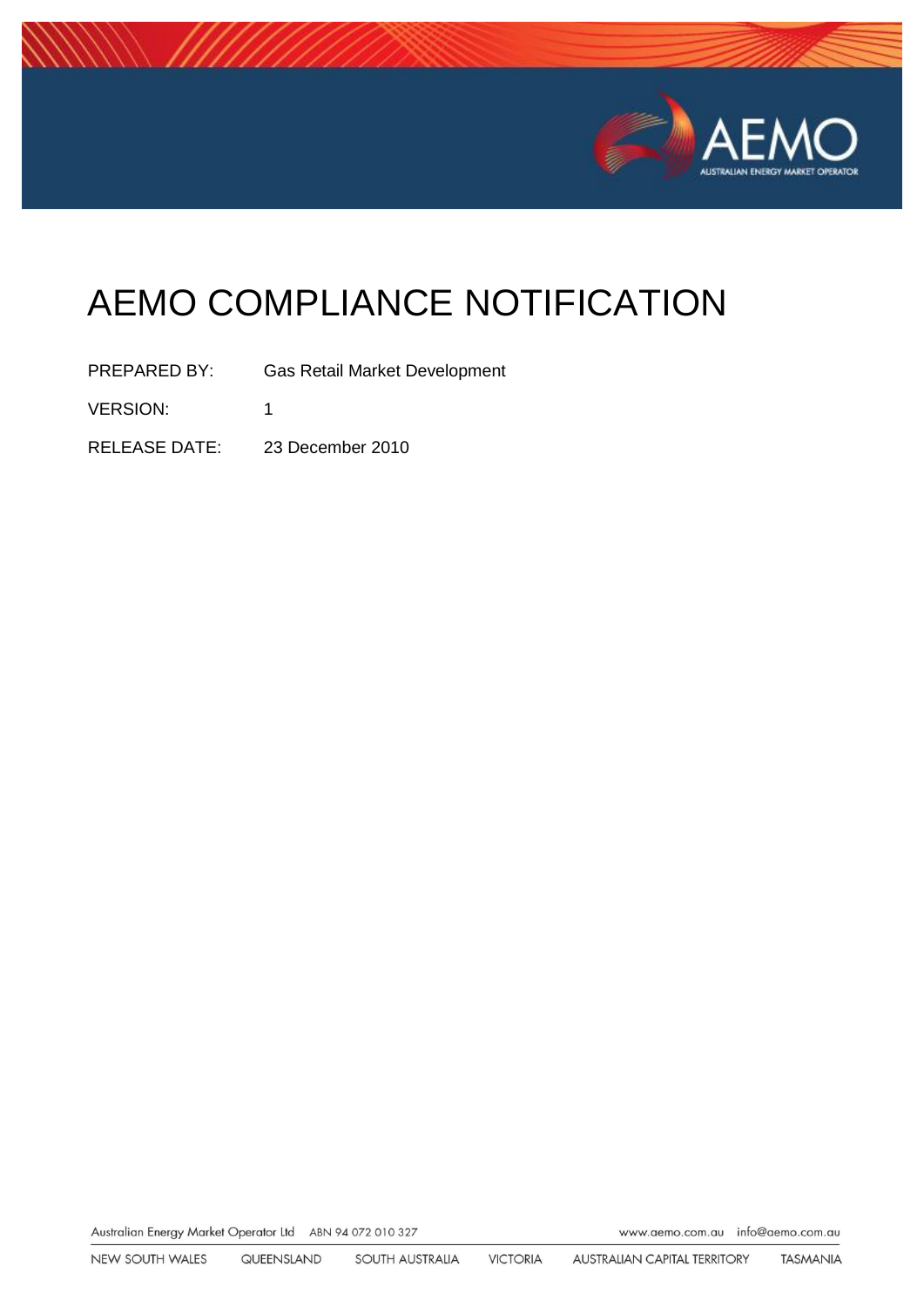

# **User Reconciliation Adjustment Amount (URAA) Nominations**

### **Introduction**

This document outlines an apparent breach of **Clause 28.2(1)(d)** in relation to nomination of user reconciliation adjustment amounts **(URAAs)** to the network operator by ActewAGL Retail for the ACT-Canberra network section.

### **Circumstances of Apparent Breach**

**Clause 28.2(1)(d)** outlines the requirement for users to include their respective URAAs in their nominations to the network operator for a network section. The sum of URAAs across all users for a gas day needs to sum to zero for reconciliation to occur. Therefore if one user fails to include, or incorrectly includes, its URAA in its nomination, the URAAs for all users on that gas day will be cancelled. For this reason, **Clause 28.2(2)(a)** sets out the requirement for the network operator to notify the Rules Administrator if the sum of all URAAs from users received under **Clause 28.2(1)(d)** for a network section does not equal zero for a gas day.

The Rules Administrator received notifications from the network operator for the ACT-Canberra network section on 31 October and 1 November 2010, advising that the URAAs for the ACT-Canberra network section did not sum to zero for gas days **1 and 2 November 2010**. Upon investigation, ActewAGL Retail confirmed that they had failed to submit a URAA value, in spite of the fact that they were required by the Data Estimation Entity **(DEE)** to submit a URAA value for those gas days. This appears to be a breach of **Clause 28.2(1)(d)**.

### **AEMO Decision: Apparent Breach is Non Material**

Applying the criteria outlined in the AEMO Compliance Process (see **Attachment A**), AEMO regards the apparent breach of **Clause 28.2(1)(d)** in relation to nomination of user reconciliation adjustment amounts to the network operator by ActewAGL for the ACT-Canberra network section for gas days **1** and **2 November 2010** to be non material for the following reasons:

#### Non materiality

Criterion 1: significant financial impact

The apparent breach is unlikely to cause significant financial impact on market participants as the counterparty to the URAA submission, has been able to submit URAA for subsequent gas days.

Criterion 2: significant market system impact

There were no market system impacts on either the market participants, AEMO, including the Gas Retail Market Business System; and AEMO Stakeholders that AEMO is aware of.

Criterion 3: significant operational impact

There were no operational impacts on either the market participants, AEMO, including the Gas Retail Market Business System; and AEMO Stakeholders that AEMO is aware of.

#### Criterion 4: Any other factors

The previous apparent breaches of the obligations relating to URAAs were assessed by the market operator for NSW and ACT at the time, Gas Market Company. This is the second apparent breach for the participant and there are no further facts which suggest this apparent breach is systemic in nature.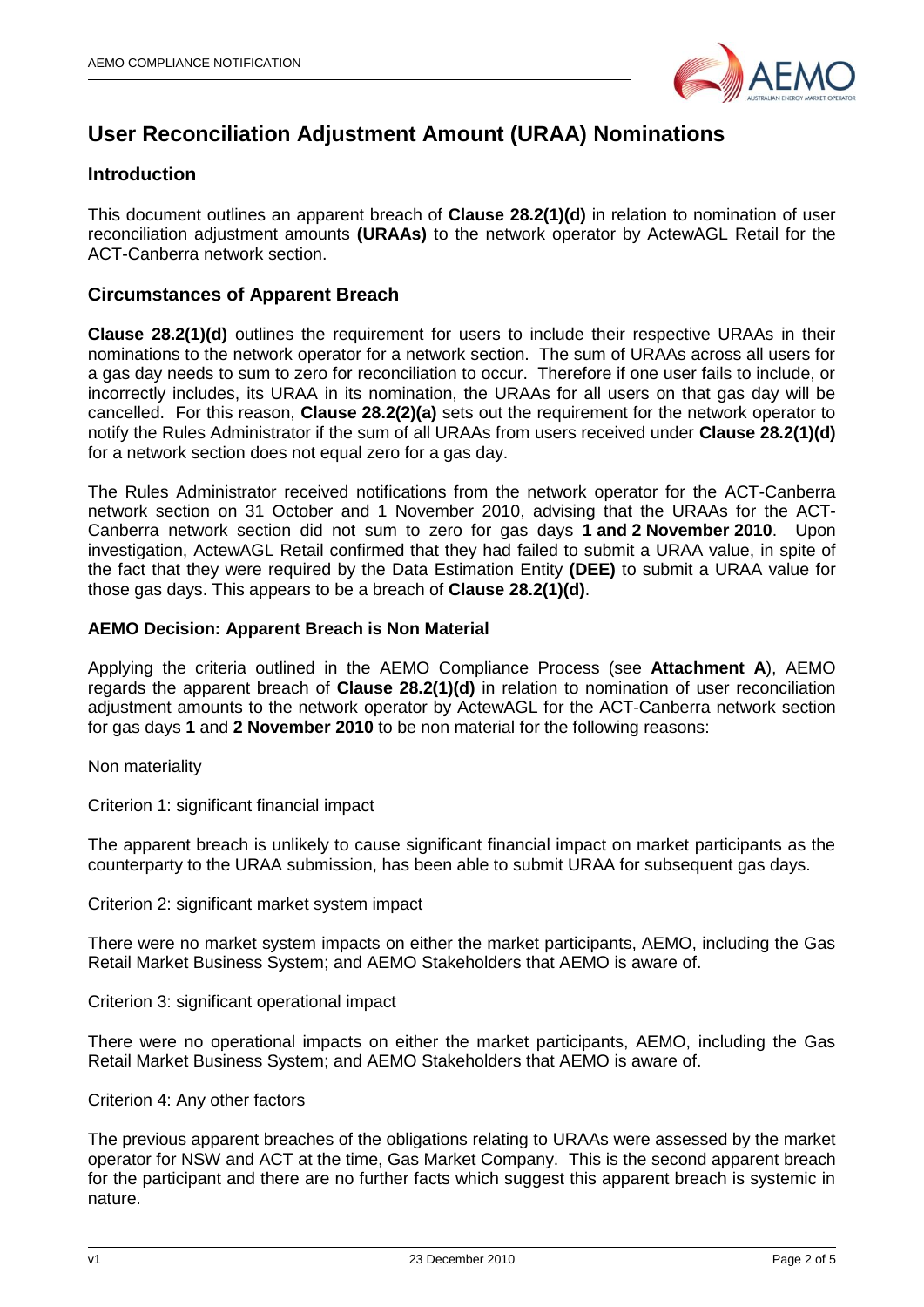

# **ATTACHMENT A: AEMO COMPLIANCE PROCESS**

# **Criteria AEMO will use in considering whether**

- **i. An incident is material; and**
- **ii. If the incident is material whether it should be referred to AER.**

### Criteria to consider in assessing materiality of apparent breach

The following criteria will be used by AEMO in determining whether an apparent breach is material in nature:

- 1.Whether or not the apparent breach is likely to cause significant financial impact on either of the following:
	- a. Market Participants;
	- b. AEMO, including the Gas Retail Market Business System;
	- c. End use customers;
	- d. AEMO stakeholders.
- 2. Whether or not the apparent breach is likely to cause significant market system impact on either of the following:
	- a. Market Participants;
	- b. AEMO; including the Gas Retail Market Business System;
	- c. AEMO stakeholders.

3. Whether or not the apparent breach is likely to use significant operational impact on either of the following:

- a. Market Participants;
- b. AEMO; including the Gas Retail Market Business System;
- c. End use customers;
- d. AEMO stakeholders.

4. Any other factors considered relevant by AEMO.

### Criteria to consider in referring a material apparent breach to AER

The checklist is the process AEMO will use to determine whether an apparent breach, if considered material, should be referred to the AER.

In determining whether or not a material apparent breach warrants referral to the AER, AEMO may have regard to the following matters:

- 1. Whether the complaint is frivolous or vexatious.
- 2. Whether the apparent breach has resulted in any costs being borne by AEMO (and therefore the market as a whole).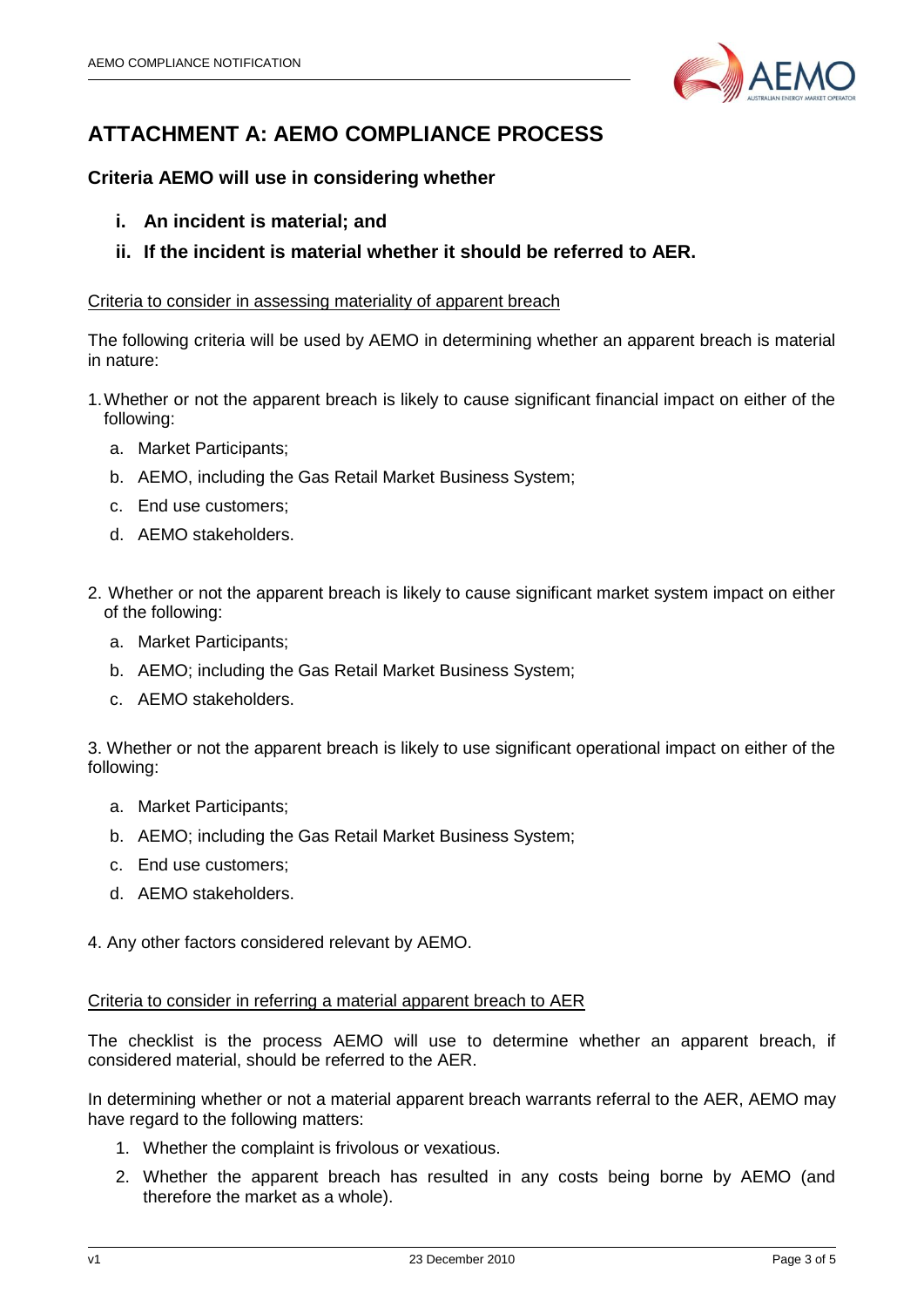

- 3. Whether or not the apparent breach appears to have arisen as a result of problems with the design/operation of the Procedures.
- 4. Whether the apparent breach by a Market Participant was caused by the conduct of AEMO.
- 5. Whether the apparent breach is an isolated event, or indicates a systemic problem with compliance.
- 6. Whether the apparent breach appears to have been made intentionally or maliciously.
- 7. Whether remedial action was taken by the Market Participant following discovery of the breach.
- 8. Whether the apparent breach has a potential anti-competitive effect.
- 9. Any other matters considered relevant by the AEMO.